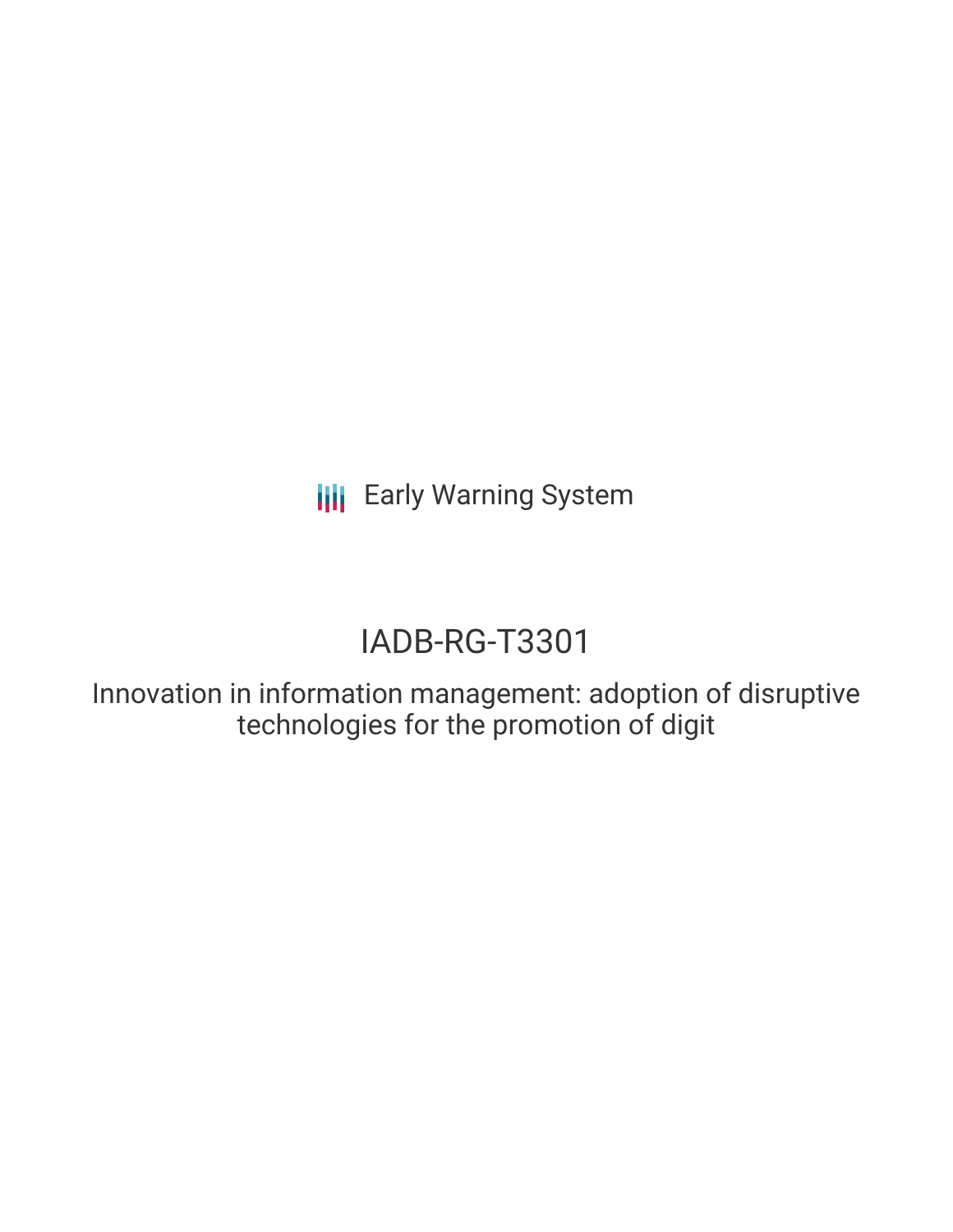

### **Quick Facts**

digit

| <b>Financial Institutions</b>  | Inter-American Development Bank (IADB) |
|--------------------------------|----------------------------------------|
| <b>Status</b>                  | Active                                 |
| <b>Bank Risk Rating</b>        | U                                      |
| <b>Voting Date</b>             | 2018-11-19                             |
| <b>Borrower</b>                | Regional                               |
| <b>Sectors</b>                 | Infrastructure                         |
| <b>Investment Type(s)</b>      | Grant                                  |
| <b>Investment Amount (USD)</b> | $$0.28$ million                        |
| <b>Project Cost (USD)</b>      | \$ 0.28 million                        |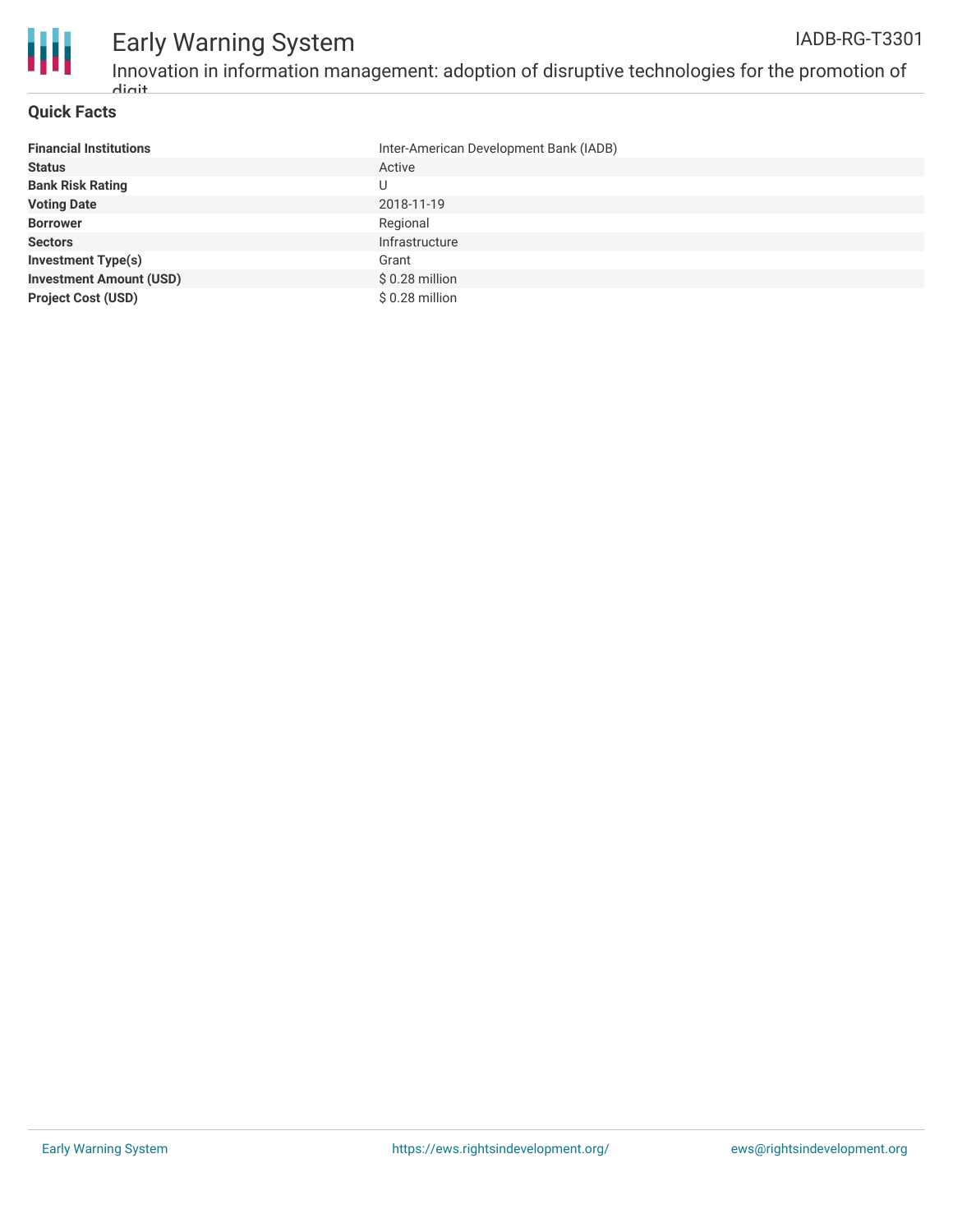

#### Early Warning System IADB-RG-T3301

Innovation in information management: adoption of disruptive technologies for the promotion of digit

## **Project Description**

According to the bank, the objective of this technical cooperation is to contribute to strengthen institutional capacities in LAC countries to support the implementation of their digital strategies and the adoption of artificial intelligence solutions and other disruptive technologies that can contribute to improve public policies and services design and delivery.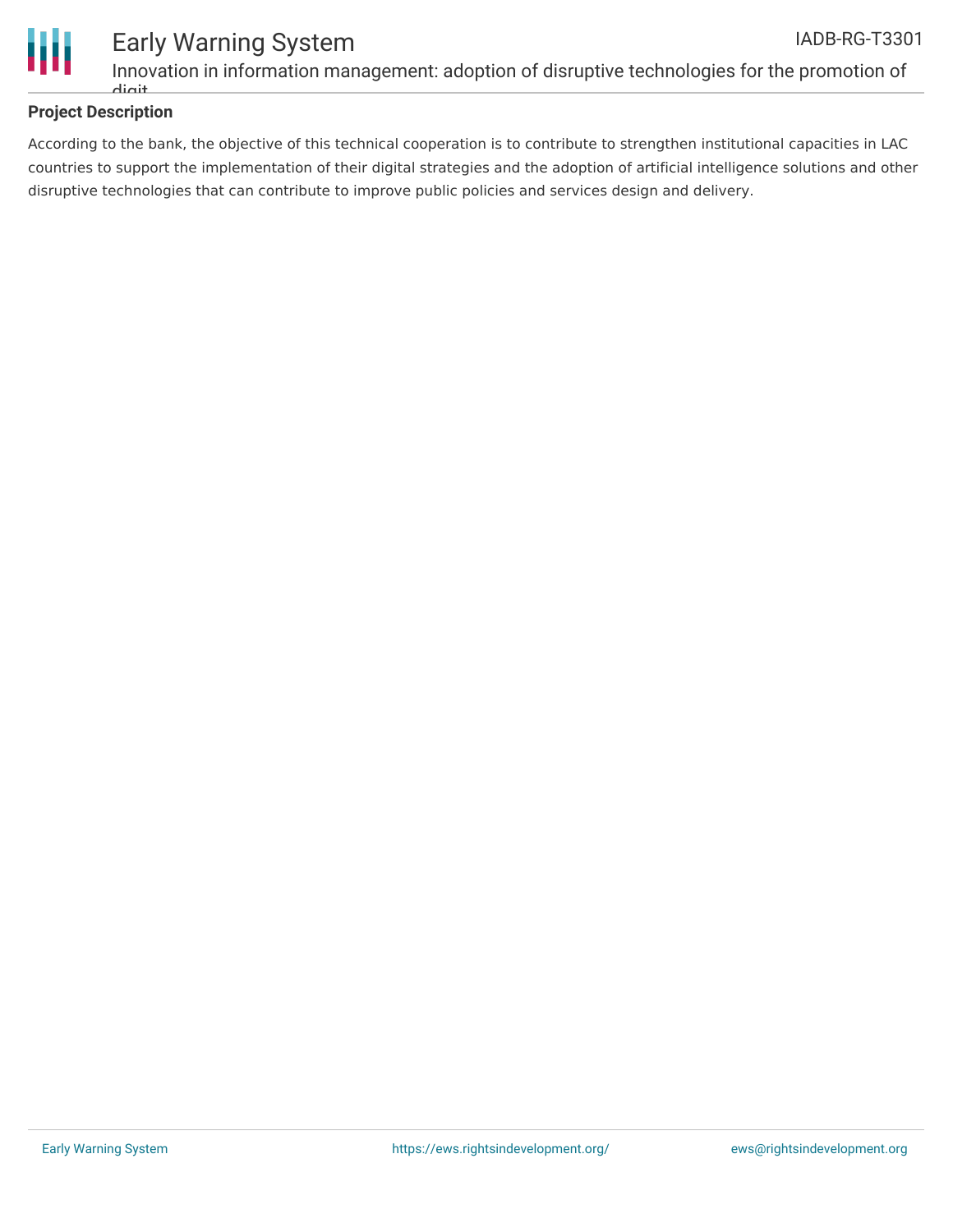

# Early Warning System

### **Investment Description**

digit

• Inter-American Development Bank (IADB)